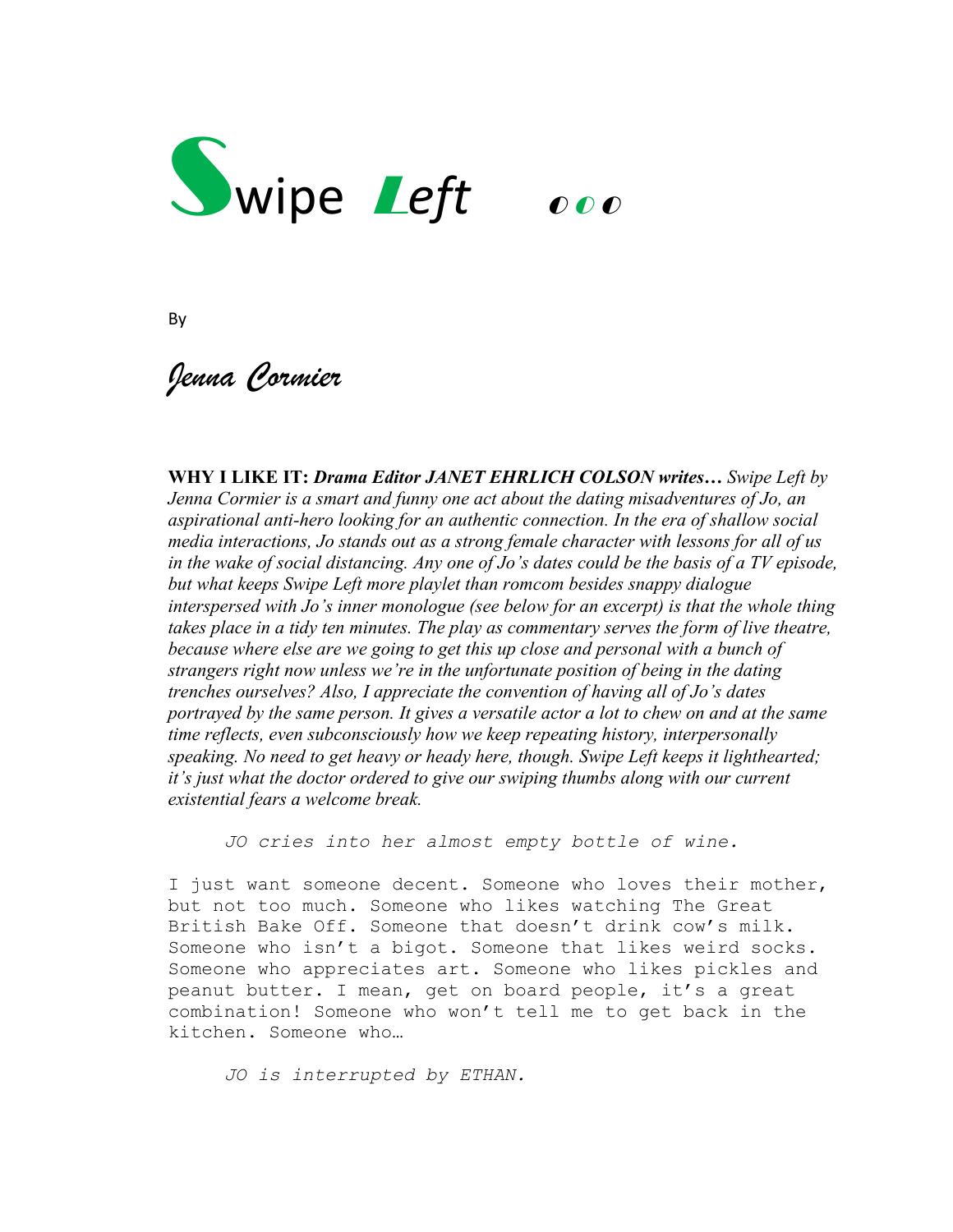ETHAN

Excuse me?

*Spacing is playwright's own. JEC*

*Swipe Left*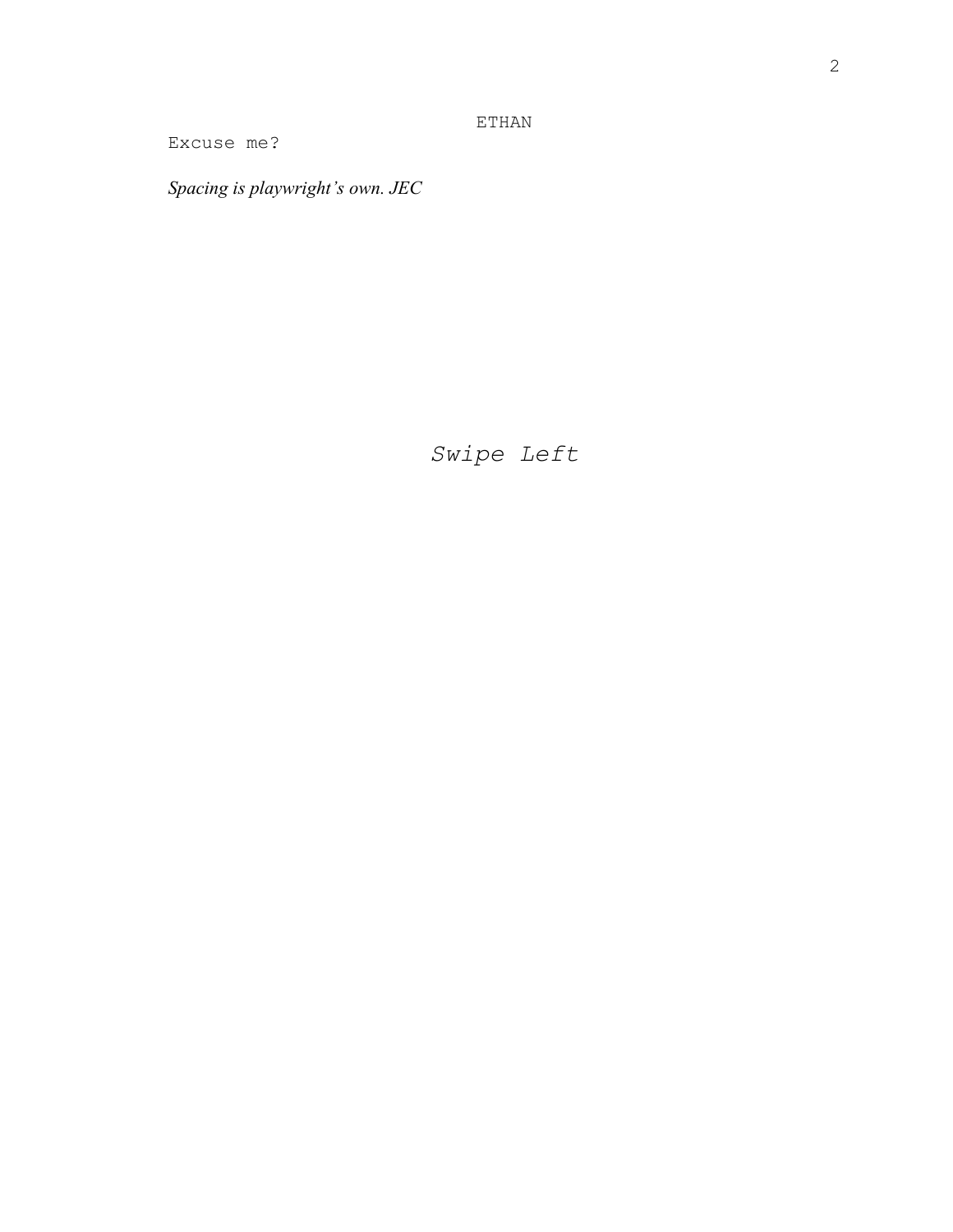# Synopsis

*Swipe Left* is a comedic journey through the unfortunate dating life of main character, Jo. Jo has been through the wringer when it comes to dating, leaving her wondering whether the problem is her or the fact there are no good guys left. When things start to go south just when her love life starts looking up, will Jo find a suitable match when she is least expecting it?

Characters Jo, 20's, a serial dater, not by choice \*Chad \*Marcus \*Noah \*Brett \*Waiter \*Guy on street \*Ethan \*All the male identifying characters in this show are played by the same actor

Setting: Various locations (with minimal props/set).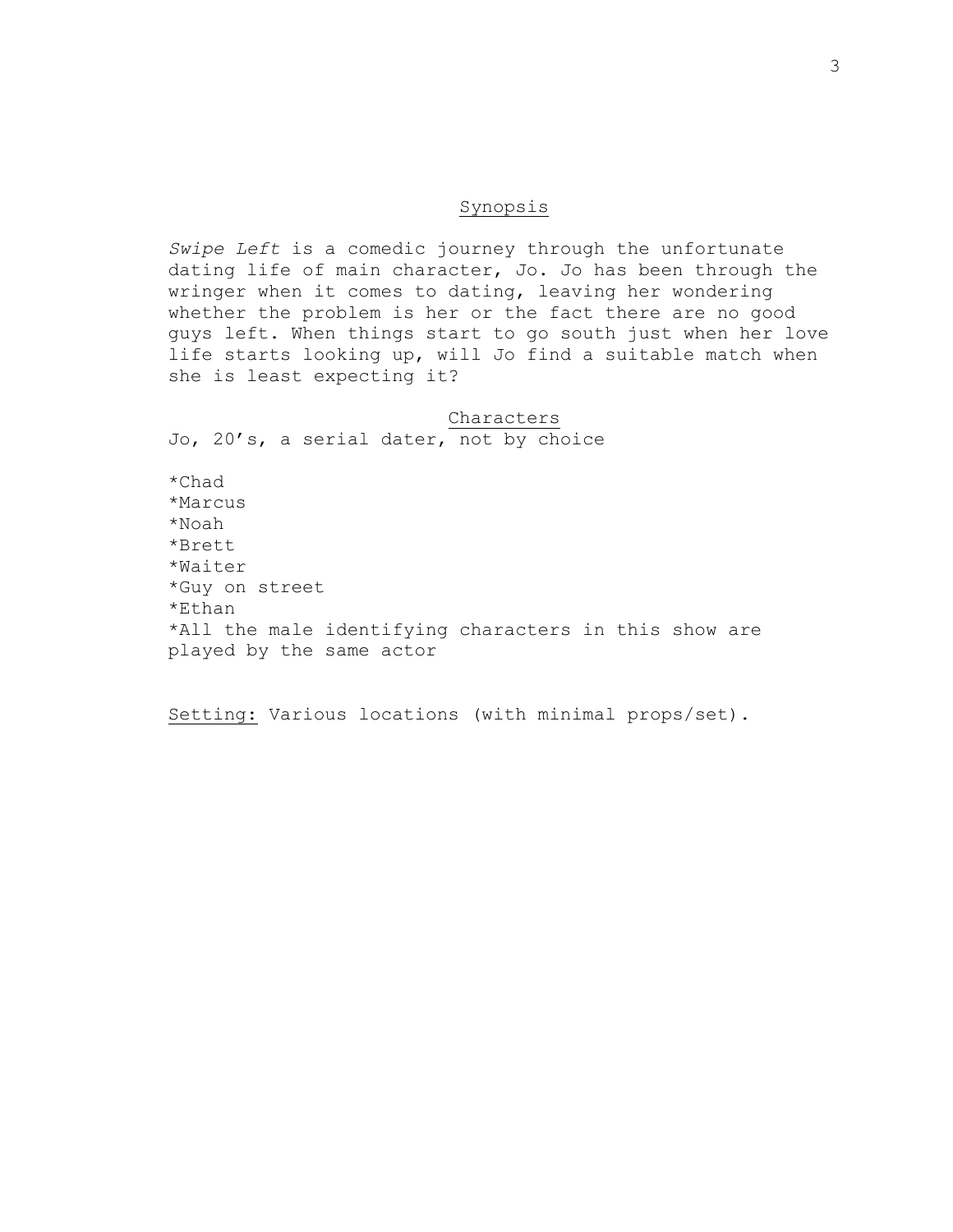# Act I

## Scene 1

*We open the scene to find JO and CHAD after a date, their arms linked, strolling along the streets of New York City. CHAD stops suddenly, clears his throat, and faces JO.*

#### CHAD

(nervously) You look beautiful tonight, Jo. I mean… you look beautiful *every* night. I'm not saying that tonight you look *more*  beautiful than you usually do but um…

(He chuckles awkwardly)

I'm rambling…Sorry.

JO

Don't be sorry.

#### CHAD

Listen Jo, what I wanted to say is…I *really* care about you. And I know this is a huge step but…you're the one I've been waiting for my whole life. So…

*He gets down on one knee and pulls out a ring.*

Will you marry me?

(shocked) Oh my god. CHAD Ha ha, I'll take that as a yes?

JO

JO

Oh my god…. No.

CHAD

What-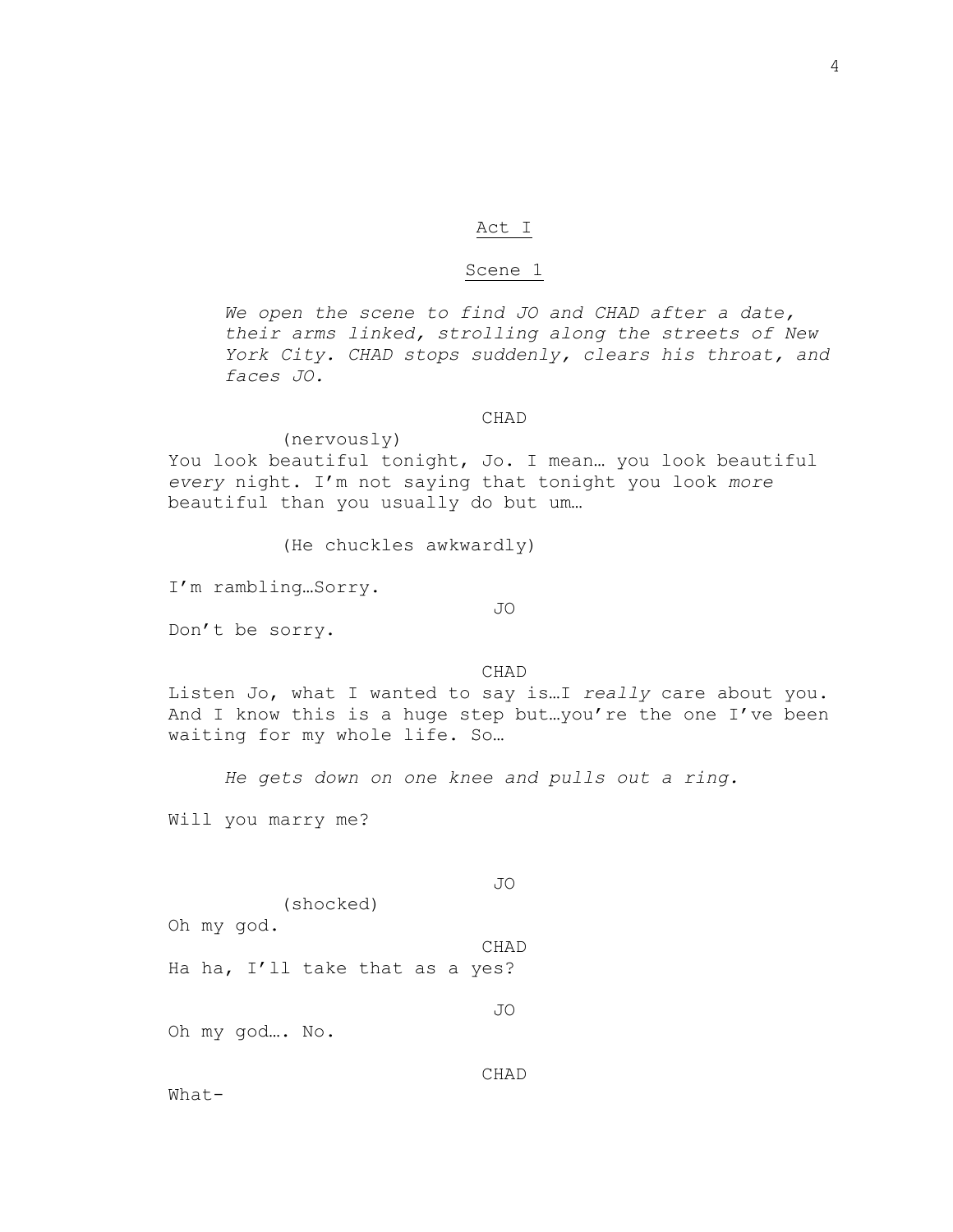JO

Chad! This is our *second* date.

*The lights fade on CHAD as JO steps forward, addressing the audience.*

JO

I am the queen of dating disasters. From stage five clingers, late night "You up?" texts, unsolicited dick pics, to this guy…

*MARCUS enters to meet JO.*

#### MARCUS

(smiling) You know, you remind me a lot of my mother.

> *JO turns her head to the audience, proving her point. MARCUS exits.*

> > JO

I mean, seriously, where do I find these people? I'm starting to question whether I just can't spot red flags or if maybe *I'm* the issue to begin with. I mean, I guess the problem with dating during this age is that it's so hard to tell who people really *are*.

*NOAH enters with a chair and sits looking at his laptop. JO walks over to meet him.*

JO

Hey! Noah, right?

NOAH (turns around and looks her up and down) Heyyyy. Um, you're… Jo?

JO

Yup, that's me!

NOAH

(sighs) I'm sorry…I thought you were, well, I thought you were a guy.

*NOAH takes chair and exits.*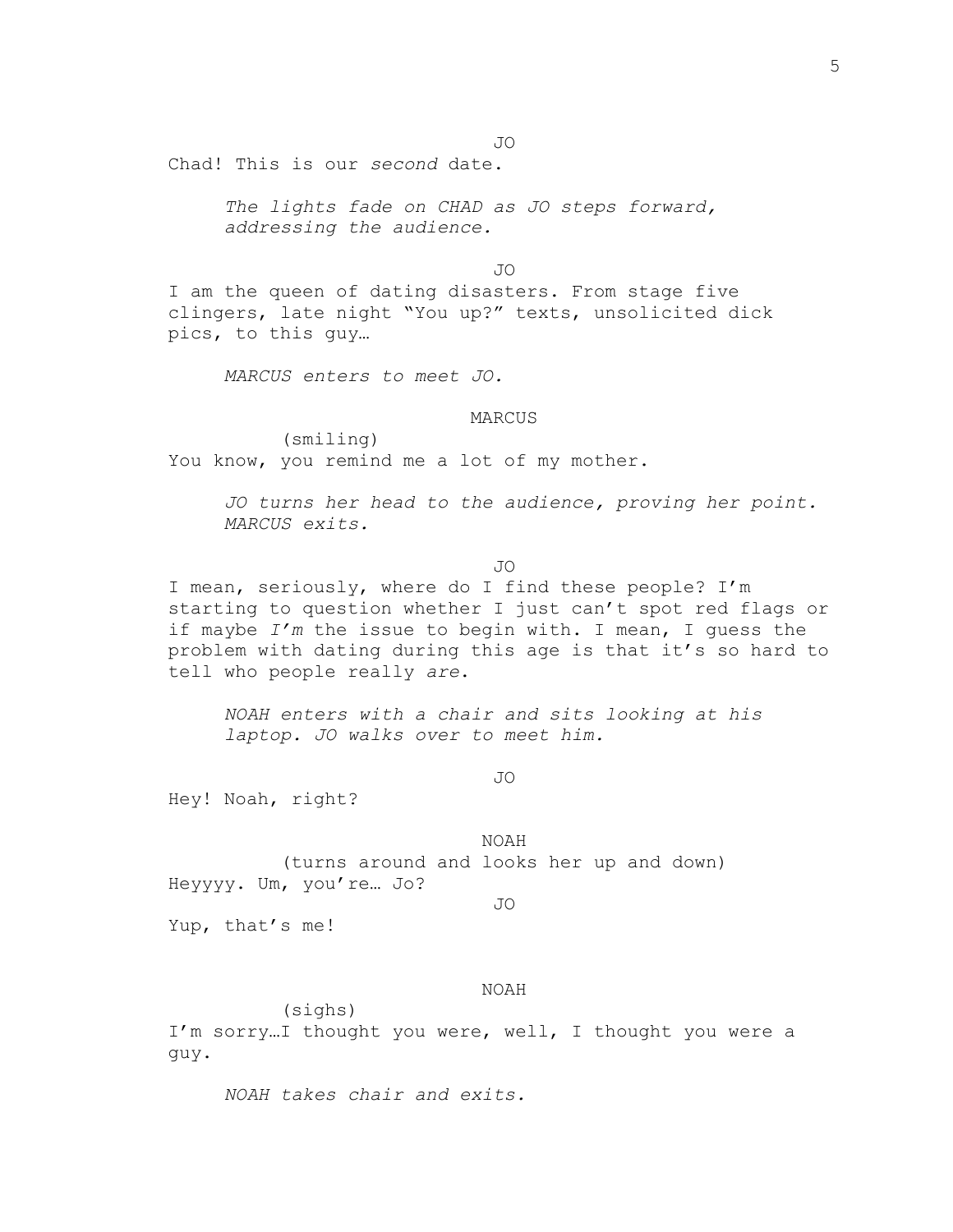I mean, you really can't make this shit up, can you? Maybe I should just swear off men forever and dedicate my life to being a reclusive, eccentric, death-obsessed spinster like Emily Dickinson…

*JO begins walk away, looking at her phone. As she continues to walk, not paying attention, BRETT calls out to her.*

#### BRETT

Miss?? Excuse me, Miss!

JO

(not looking up from her phone)

Sorry pal, I'm not buying what you're selling.

*BRETT catches up to her.*

BRETT

Hey! You dropped this back there, I figured you might need it.

JO

(finally looking up, realizing this stranger is quite handsome)

Oh… my gosh, my license. Thank you so much! Sorry for ignoring you back there, um I'm just, like, a crazy professional businesswoman, so…

*JO looks to the audience, cringes and shrugs, then turns back to BRETT.*

BRETT Don't worry about it, I like a woman I can chase.

JO

(beginning to giggle like a little schoolgirl)

Haha okayyyyy.

## BRETT

So, I was wondering if I could possibly get your number. I'd hate to let a pretty girl like you get away again. Maybe we could grab dinner tonight?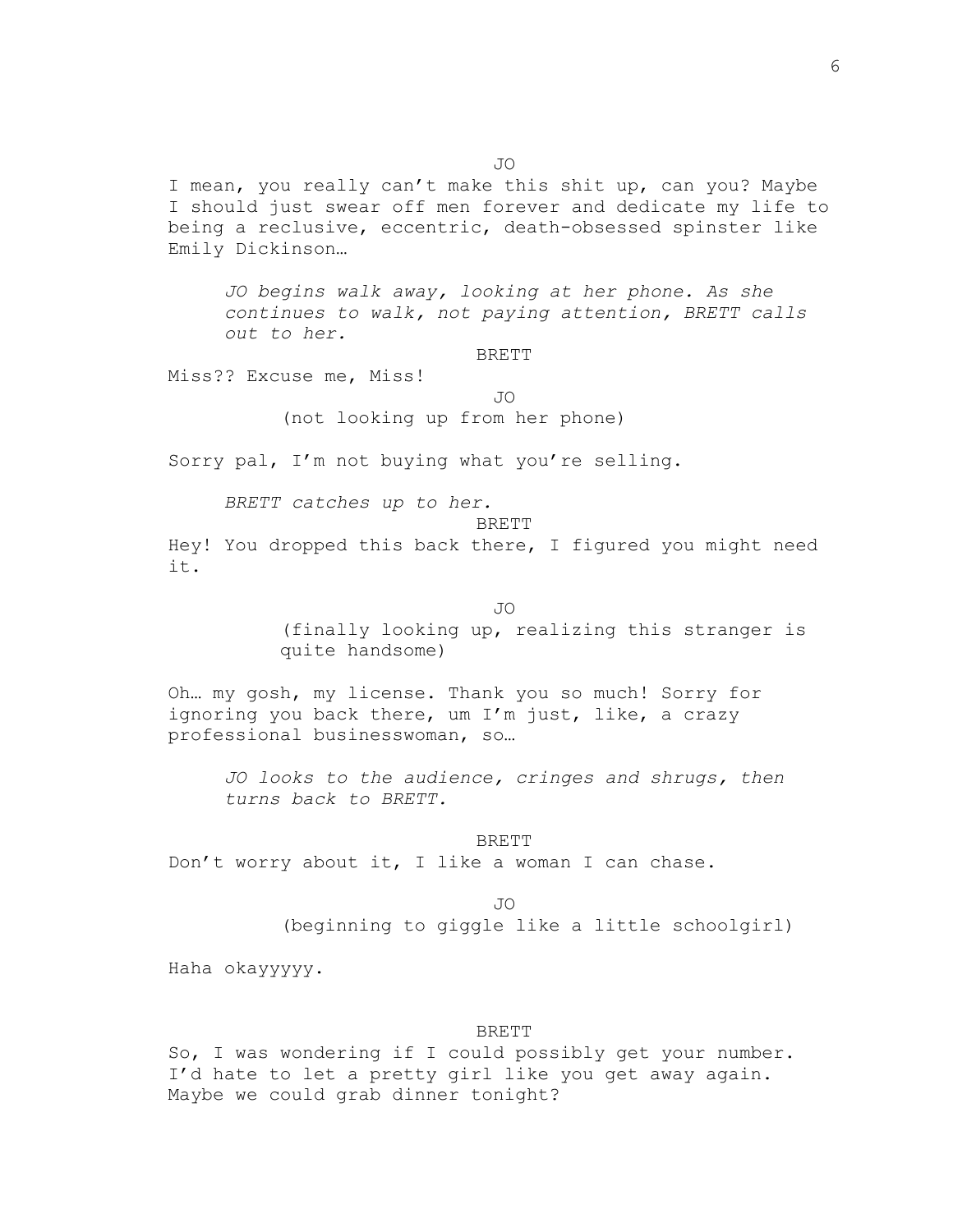JO

(stuttering)

Um, ye-yeah totally!

*They exchange numbers.*

## BRETT

Cool. See you soon…Jo.

*He winks.*

# JO

(giggling and blushing)

Hehehe yeahhhh.

*BRETT exits as JO waves goodbye until he is offstage.*

JO

I take back the whole spinster thing.

*JO begins to get ready for her date with BRETT, she applies a new lipstick, puts in earrings, and checks her face in a compact mirror.*

I wonder if our kids are going to get his blue eyes or my charming personality.

*JO finishes her pampering and crosses the stage and grabs a table and two chairs. She sits excitedly.*

WAITER

Dining alone tonight, miss?

JO

Actually, I'm waiting for someone! I'll just grab a glass of wine for now.

*The WAITER nods and exits. JO sits, alone, patiently reading the menu. The WAITER brings her wine. JO sits longer, tapping her foot. She begins to get antsy. She looks around her.* 

I'll just text him, maybe he got stuck in traffic.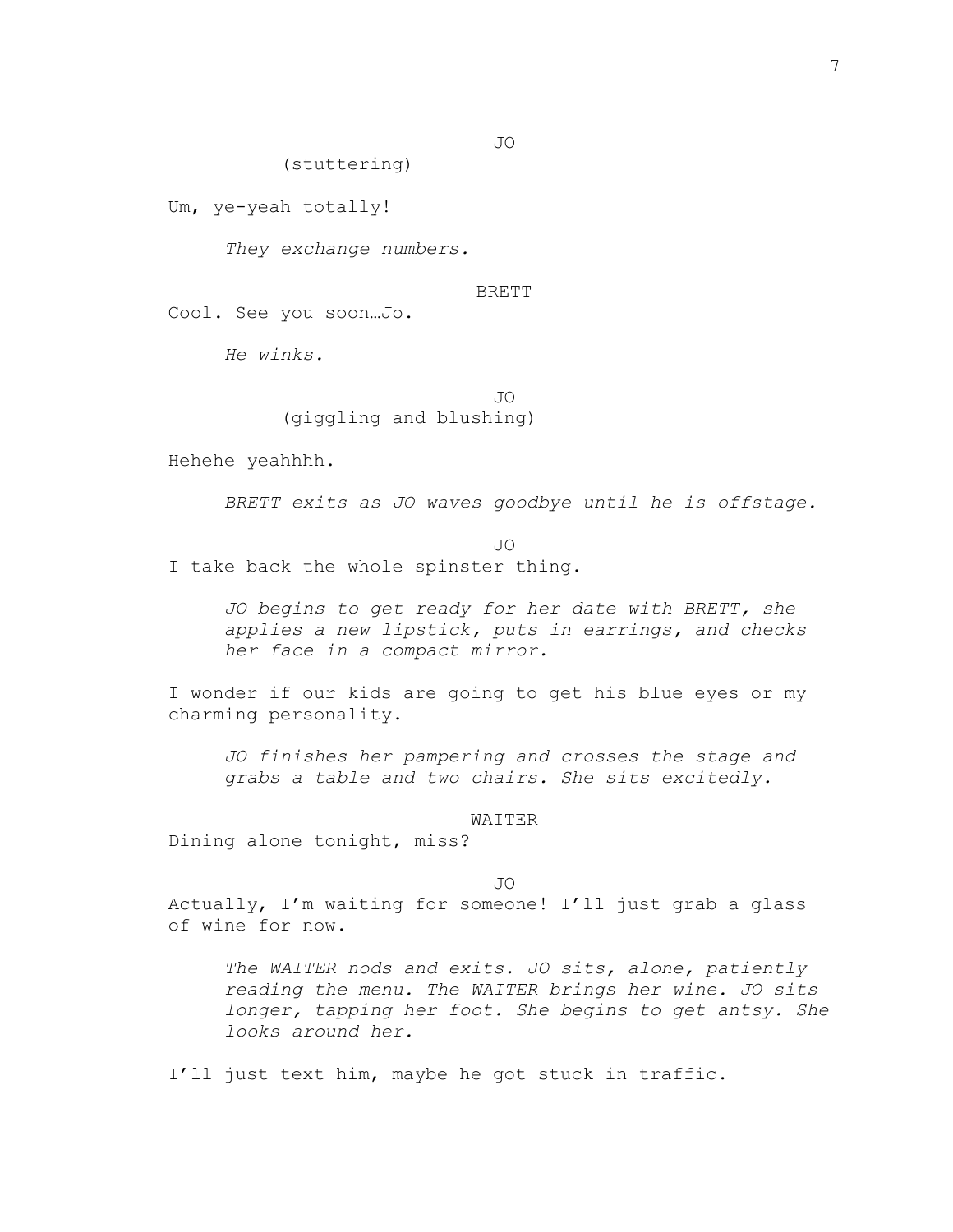*JO continues to wait. At first sipping her wine, then eventually downing the glass. The WAITER comes back to check on the table but notices she is still alone.*

You know what, I'll just call him.

*JO dials BRETT's number. It rings and rings. No answer.*

Maybe his ringer is just off!

*The WAITER walks by again, this time JO grabs him.*

Yeah actually, can I just get a whole bottle of this wine? Thanks.

*JO continues to sit, waiting impatiently. She looks around her to possibly recognize BRETT somewhere. JO checks her phone frequently, for texts from him. She checks her watch. The WAITER enters back with the bottle of wine, sympathetically. JO grabs the bottle and begins to chug. The WAITER exits. JO gets up, bottle of wine in hand, throws down cash on the table, then exits that scene, on to the street.*

 $\overline{J}$ 

(to herself, but out loud)

Who needs men?! Certainly not me! Am I right ladies?! Who's with me!

*No response. GUY ON STREET walks by.*

GUY ON STREET

Show us your tits!

#### JO

OH, fuck off!

*She starts barking at him. GUY ON STREET exits, confused.*

Yeah, I'm bringing back the whole spinster thing, final answer. Emily Dickinson probably had it made. You know, all alone. Writing poems about death. Alone. Living with her parents. ALONE.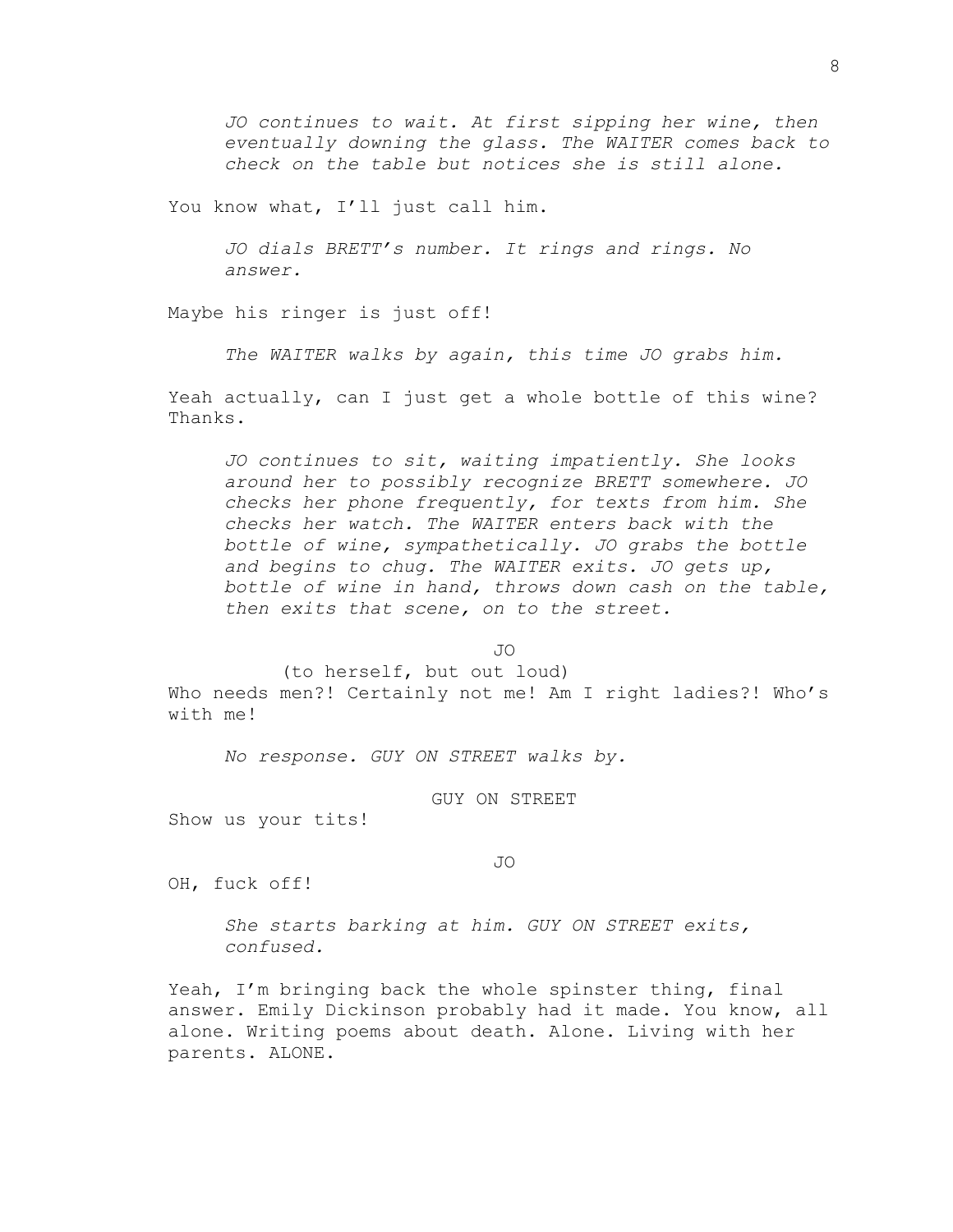*JO, now slightly inebriated, begins to cry on the street.*

Oh look, a Bumble notification! "Twenty-four new bees think you're pretty special. Open Bumble to see if they're a match." I mean, why not! Let's take a gander, shall we!

*She opens up the app on her phone and begins swiping left on everyone. She is having a breakdown.*

Nope! Too ugly. Too handsome, he's probably hiding something. Too dumb. Too smart. Ew, man holding fish. Nope! Too bald. Too hairy. Too skinny. Too tall. This man has a foot fetish, no thank you! Unless…nope, still no. Oh, this couple is looking for a third? Cool, good for them for having each other! Don't be greedy, save some for the rest of us! Oh my god, this guy is wearing a Trump hat, NOPE. Is there no one good left in New York City!?

*JO cries into her almost empty bottle of wine.*

I just want someone decent. Someone who loves their mother, but not too much. Someone who likes watching The Great British Bake Off. Someone that doesn't drink cow's milk. Someone who isn't a bigot. Someone that likes weird socks. Someone who appreciates art. Someone who likes pickles and peanut butter. I mean, get on board people, it's a great combination! Someone who won't tell me to get back in the kitchen. Someone who…

*JO is interrupted by ETHAN.*

ETHAN

Excuse me?

JO

(swigging her wine) Oh, what do you want chump?

#### ETHAN

I just wanted to make sure you were okay. I could hear everything you said from my open window. I mean, like everything. Very loudly.

(embarrassed)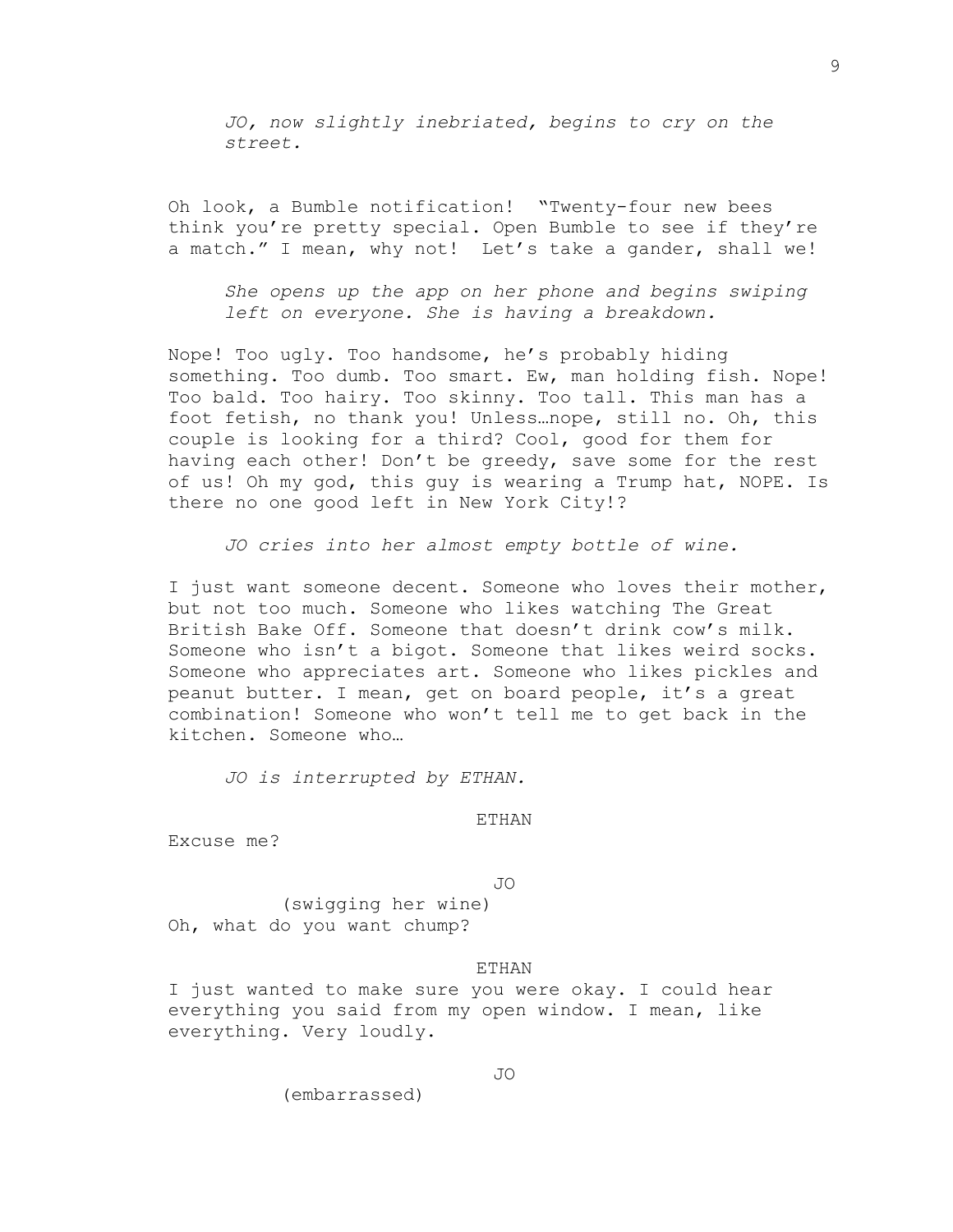Oh. Thanks. Yeah, I'm okay. Just a girl drunk on the street after getting stood up.

ETHAN That sucks. Fuck that guy. Should we kill him?

JO

(laughs) Like yeah, probably. I could go to jail; my schedule is pretty open right now so…

ETHAN

(pausing) Sorry for intruding but… I heard you say you liked pickles and peanut butter…

JO Oh yeah, that's embarrassing. I'm sorry you-

#### ETHAN

(dead pan) I love pickles and peanut butter.

# JO

No way.

# **ETHAN**

Yes way! Pregnant women were onto something! Anyway, do you think a man in socks that look like corn on the cob would lie to you?

> *Ethan pulls up the legs of his pajama pants and gestures down to his socks, which do in fact look like corn on the cob.*

> > JO

Well, when you put it like that…

*They laugh.*

I'm Jo, by the way.

#### ETHAN

Ethan.

*They smile.*